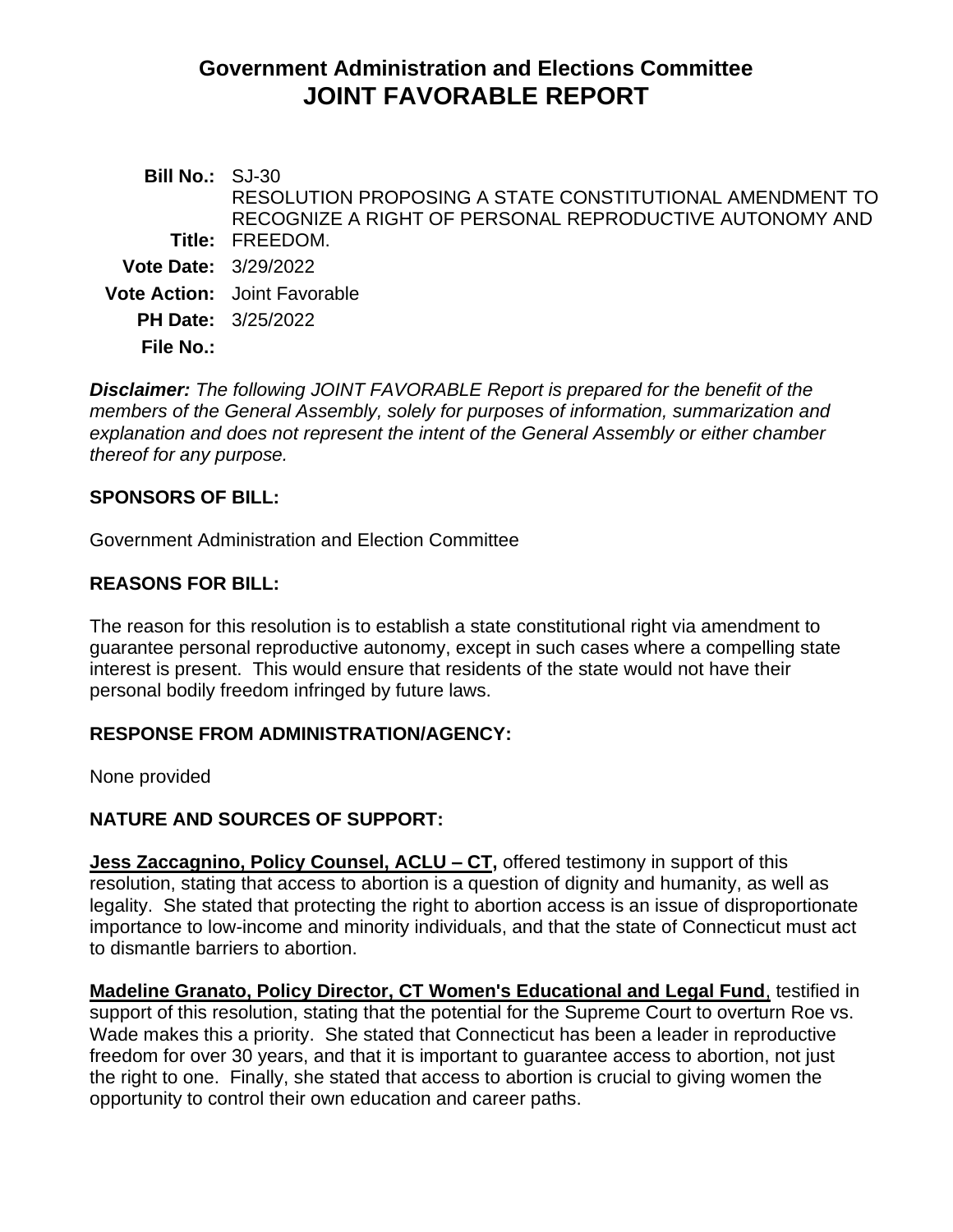**Dr. Shannon Lane, Deputy Registrar of Voters, Town of Bethany**, offered testimony in support of this resolution, stating that she supports any measure at the state level to provide support for reproductive health services. She stated that her experience with social workers has shown her the impact on affected communities that changes in reproductive rights can have.

**Gretchen Raffa, Vice President of Public Policy, Planned Parenthood of Southern New England,** offered testimony in support of this resolution, stating that with the Supreme Court's upcoming decision on Dobbs v. Jackson Women's Health, abortion access has been increasingly limited by many states, despite the precedent of Roe v. Wade. She stated that access to abortion falls within the scope of normal healthcare procedure and is both safe and necessary. She also stated that legal protections of the right to an abortion is not enough, and that access to the procedure is necessary for many individuals in economically dire situations.

**Liz Gustafson, State Director, Pro-Choice Connecticut**, testified in support of this resolution, stating that access to abortion is an issue of dignity and humanity. She stated that the majority of Americans support safe and legal abortion, and that as states throughout the country restrict abortion access, she hopes Connecticut will remain a leader in protecting access to abortions for those in need.

# **NATURE AND SOURCES OF OPPOSITION:**

**Anne Manusky, President, Connecticut Republican Assembly,** offered testimony in opposition to this resolution, stating that it represents government overreach, and would solidify abortions as a right. She stated that the Founding Fathers did not establish a right to an abortion.

**Bill O'Brien, Vice President, Connecticut Right to Life Corporation,** testified in opposition to this resolution, stating that Connecticut is not a historically pro-life state, and that abortion is not a form of healthcare. He stated that abortion has declined in Connecticut throughout the last decades, and that the procedure violates the Hippocratic Oath.

**Cecily Routman, Executive Director and President, Jewish Pro-Life Foundation,** offered testimony in opposition to this resolution, stating that Judaism inherently prohibits abortion, and that the practice supports a major industry, and disproportionately targets unborn babies from minority backgrounds. She further stated that abortion was historically used as a weapon against Jews by the Nazi party and poses a dangerous threat to Jews.

**Suzy Smith, Pro-Life Council of Connecticut**, testified in opposition to this resolution, stating that there is no federal constitutional right to an abortion, and that this resolution would allow for unlimited abortion access up to birth. She stated that this could be used to discriminate on the basis of race or disability and would remove parental notification requirements for minors seeking an abortion.

**Deacon David Reynolds, Associate Director of Public Policy, CT Catholic Public Affairs Conference**, offered testimony in opposition to this resolution, stating that the resolution was an attempt to dictate morality through force of law. He further stated that this resolution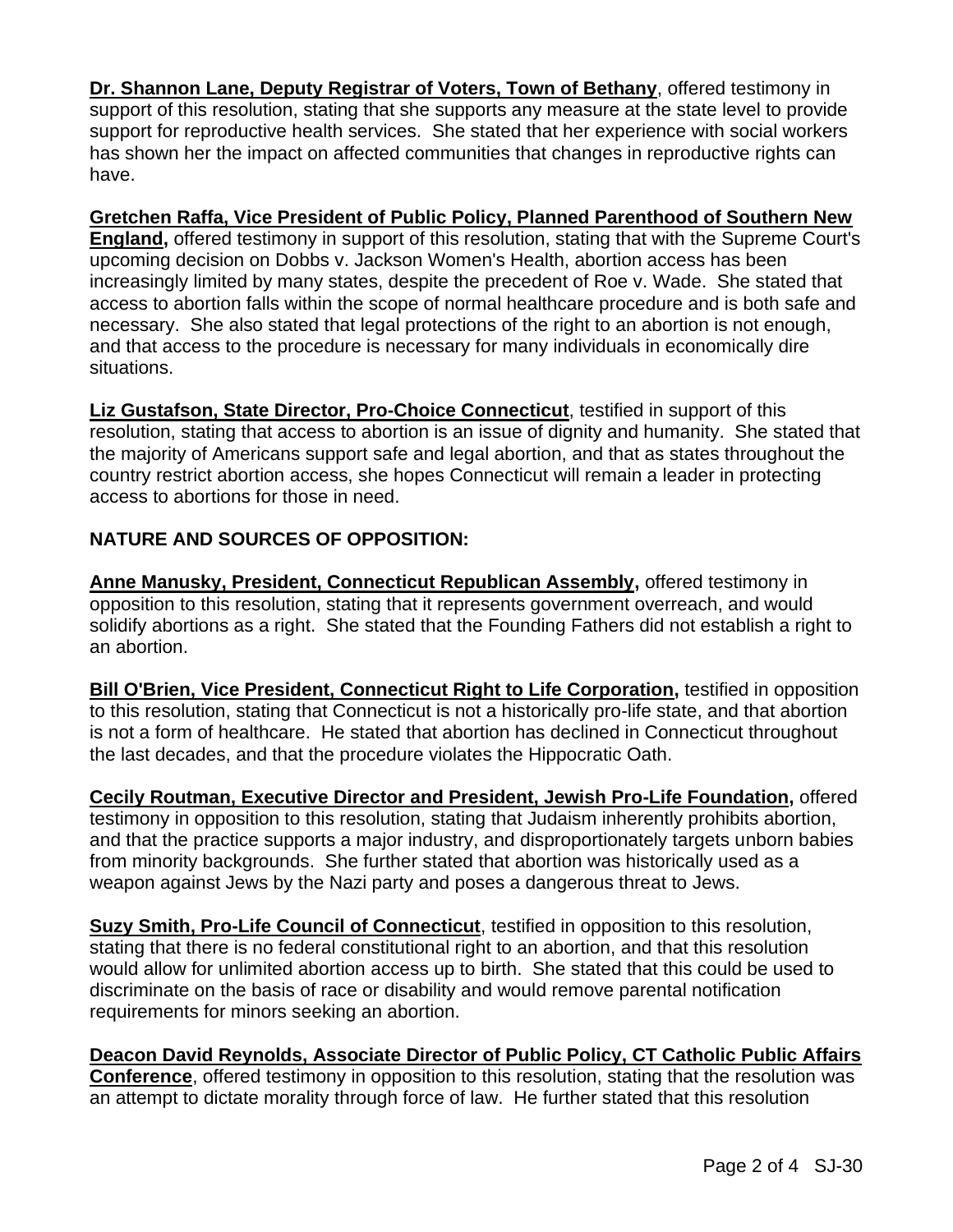would codify abortion without limitations, including partial-birth abortion. Finally, he stated that this bill threatens religious freedom of institutions that do not recognize abortion as a right.

The Committee received written testimony from constituents opposed to the resolution on the grounds that abortion has no place in the Connecticut state constitution and is ungodly and immoral. Many also stated that abortion should not be a constitutional right, and that the procedure is tantamount to murder and inflicts emotional trauma. Others argued that this resolution would guarantee access to abortion up to the moment of birth and support the abortion industry. This testimony was provided by:

Keyla Acevedo Donna Annecharico Karen Banks Francis Barillaro Marcel Becotte Margaret Becotte Don Belding Carolyn Bennett Julianna Bennett Lydia Bennett Sandra Bondhus Terryn Boucher Robin Brown Anne Burns Evertt Carroll Jenny Castro Maureen Ciardiello Sandra Cloutier Zachary Corey Karen Currier Rocco DiGenova Caitlin Dolan Lawrence Fuddany Rev. Shirley Ellis Nancy Flanders Cheryl Fusco Rosellyn Giampietro David Godbout Donna Graham Ruth Gray Robert Hale Jr. Kathryn King Peter Knaus Linda Kosko Michael Kosko C Marcella Kuroski Stephen Lyon Patrick Maloney

 Jeanine Marcin Paul McVay Carolyn Meyer Mark Mnich Anna Montalvo Idalis Moreno Suzanne Murphy Christopher O'Brien Omayra Ortiz David Paton Doreen Petrozza Elissa Ramage Jose Rivera Peter Rubsam Michael Saxton Rose Saxton Sally Shelton Joan Spoerndle Klaus Stankiewicz Damaris Velez Charles Vermilyea Roger Viksnes Kathleen Vinci David Watrous Michael Wells Teresa Wells Leslie Wolfgang